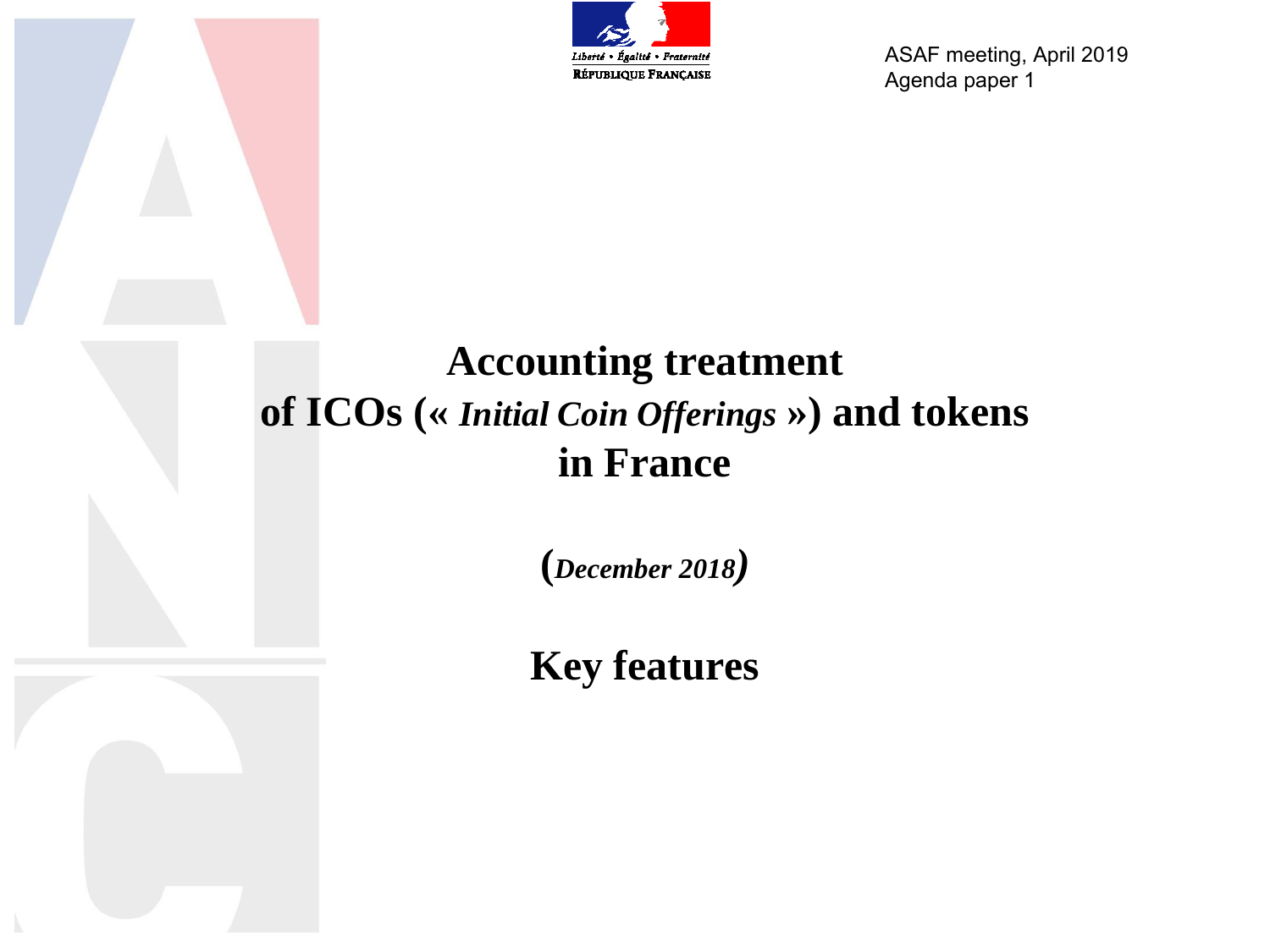

# **1. Due process and approach**

- $\triangleright$  One year due process under the leadership of ANC (the French accounting standards authority: all stakeholders involved (ACPR/Banque de France, AMF, preparers and auditors).
- Accounting regulation approved by ANC's Board on December  $10<sup>th</sup>$  in the general context of PACTE law (underway in the French Parliament and expected in first half of 2019).
- $\triangleright$  Platforms not addressed in the regulation at this stage due to the need for additional legal clarification (expected from PACTE law).
- $\triangleright$  Due to innovative nature of the topic:
	- o a principle-based approach for issuers and holders of tokens;
	- o assessment of relevance of regulation on a regular basis. Additions and amendments when necessary.

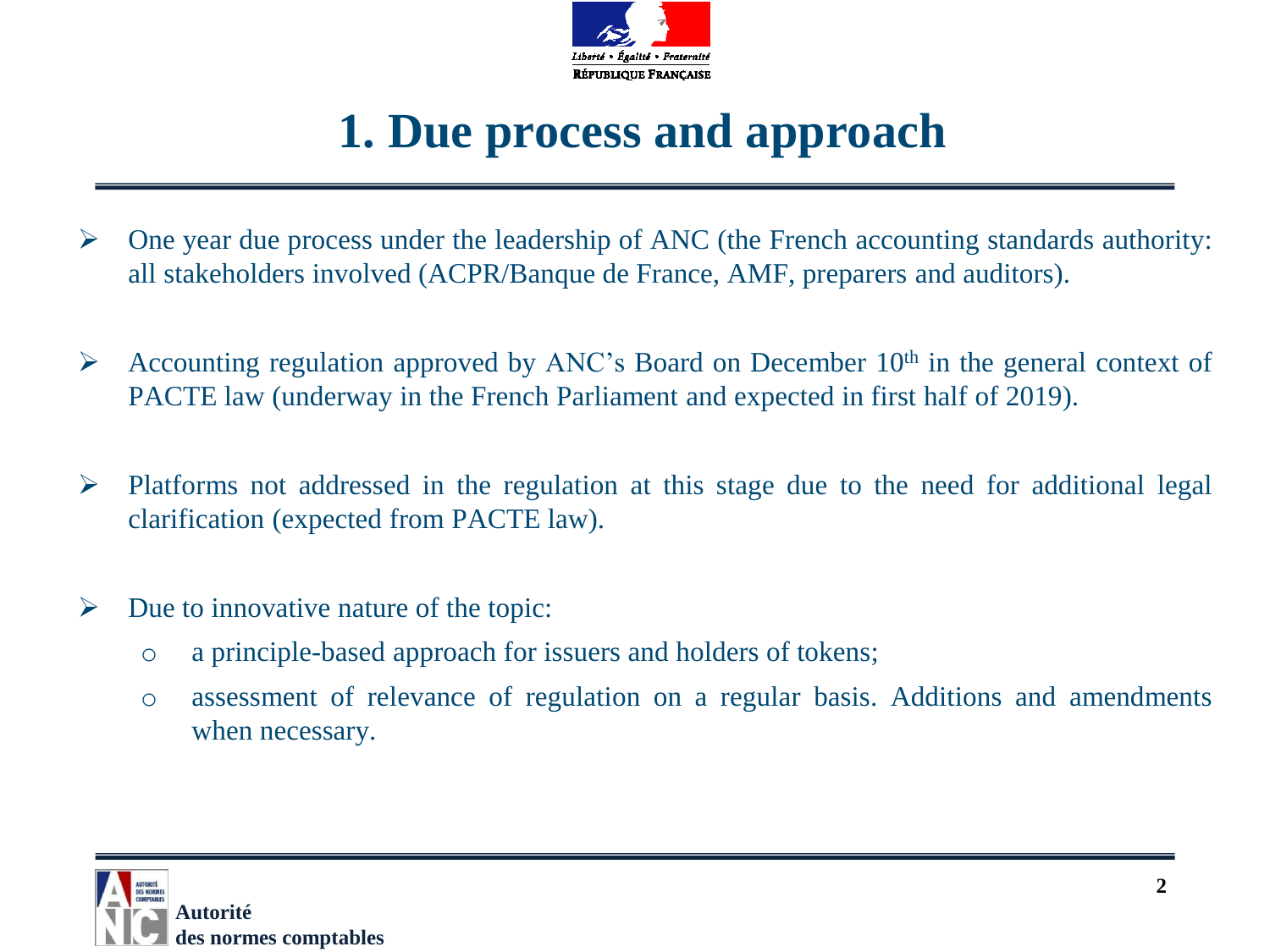

# **2. Accounting treatment of tokens for issuers (1/3)**

 **Basis: accounting based on the commitments made by the issuer regarding each token category issued**

- o As expressed in the white paper of the ICO and any other relevant document,
- o As reflected in a comprehensive note to the financial statements.



Transparency based on description of commitments that may be very diverse in an innovative environment

- **Preliminary distinction between two categories of tokens:**
	- o **Tokens having characteristics similar to known security or equity instruments (**shares, bonds, other)



Accounting treatment following standards for similar financial instruments

o **Tokens having characteristics other than of known security or equity instruments :**



Sub-categorisation according to commitments made

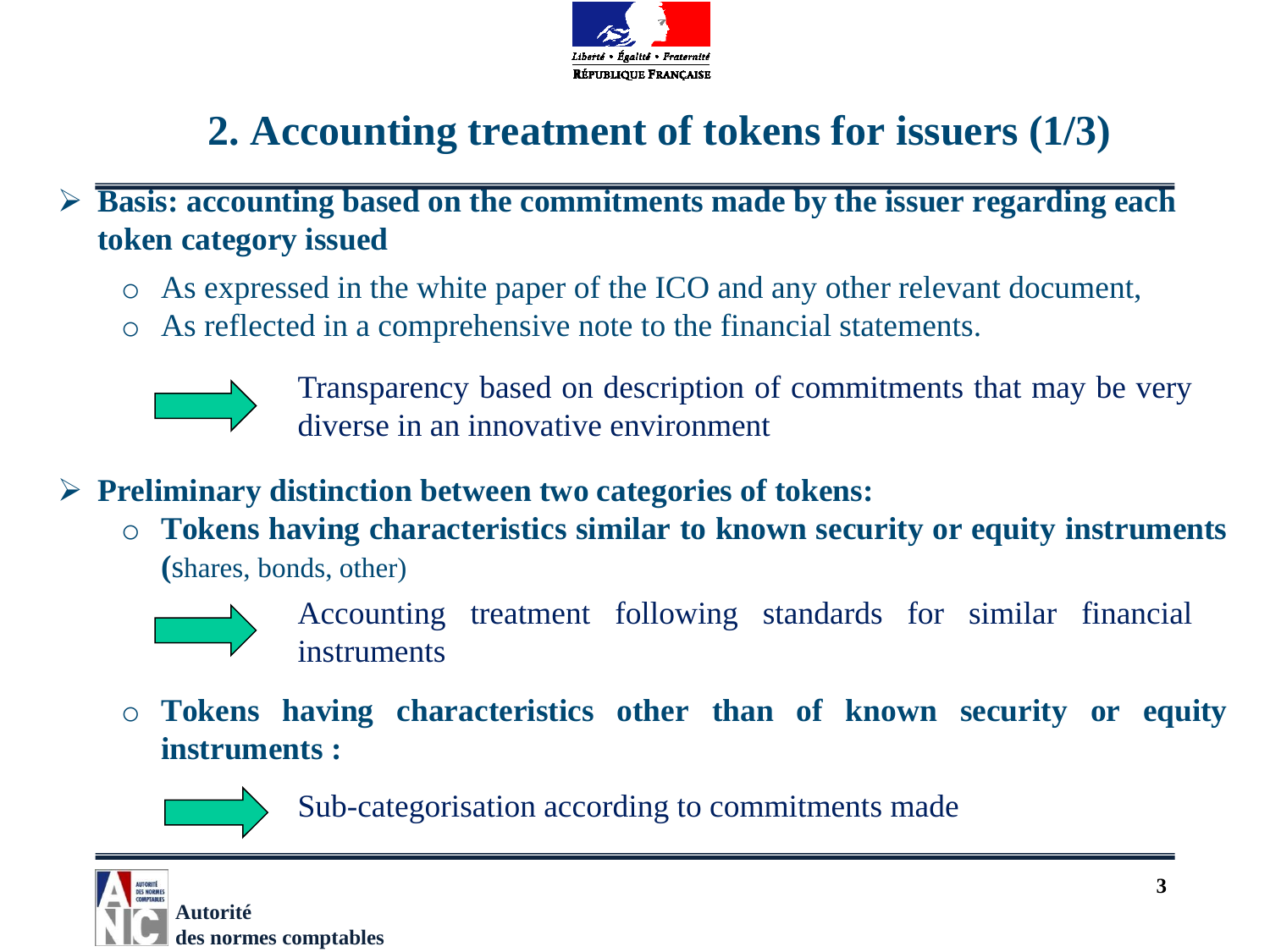

### **2. Accounting treatment of tokens for issuers (2/3)**

- **Sub-categorisation of tokens having characteristics other than known security or equity instruments:**
	- $\triangleright$  **Debt**  $\rightarrow$  **liability** (extinguishment according to commitment)
	- **Future services (or future delivery of goods)**  $\rightarrow$  **deferred turnover** 
		- o Include utility tokens and payment/exchange tokens
		- o Liability on issuance
		- o Transfer to P&L according to delivery of services (or goods)
	- $\triangleright$  No commitment  $\rightarrow$  P&L as a counterpart on issuance

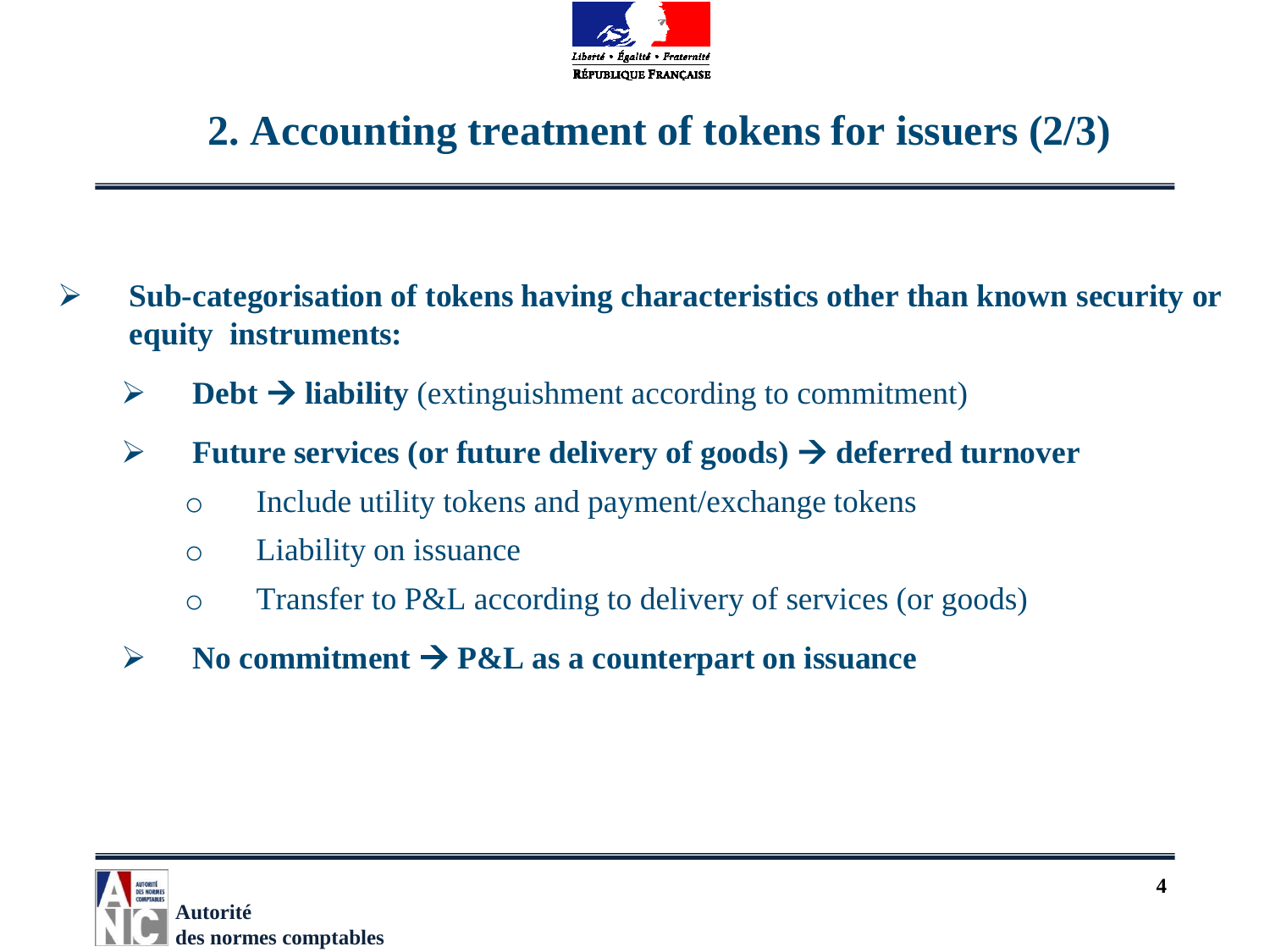

## **2. Accounting treatment of tokens for issuers (3/3)**

#### **Amount recorded:**

- o Price paid by subscribers
- o Net of VAT or similar taxes if any (recorded independently)
- o If paid via tokens: conversion of tokens received in euros at market value on issuance
- **In case of tokens with hybrid nature:** allocation to the various categories.
- **In case of conditions/disclaimers,** clear disclosures on impact on accounting treatment on occurrence.
- **Tokens allocated to employees and other contributors to the activities of the issuer at privilege conditions:** recording of discount by reference to price paid by independent third parties (or market value in case of absence of subscription open to such parties at the date of allocation).